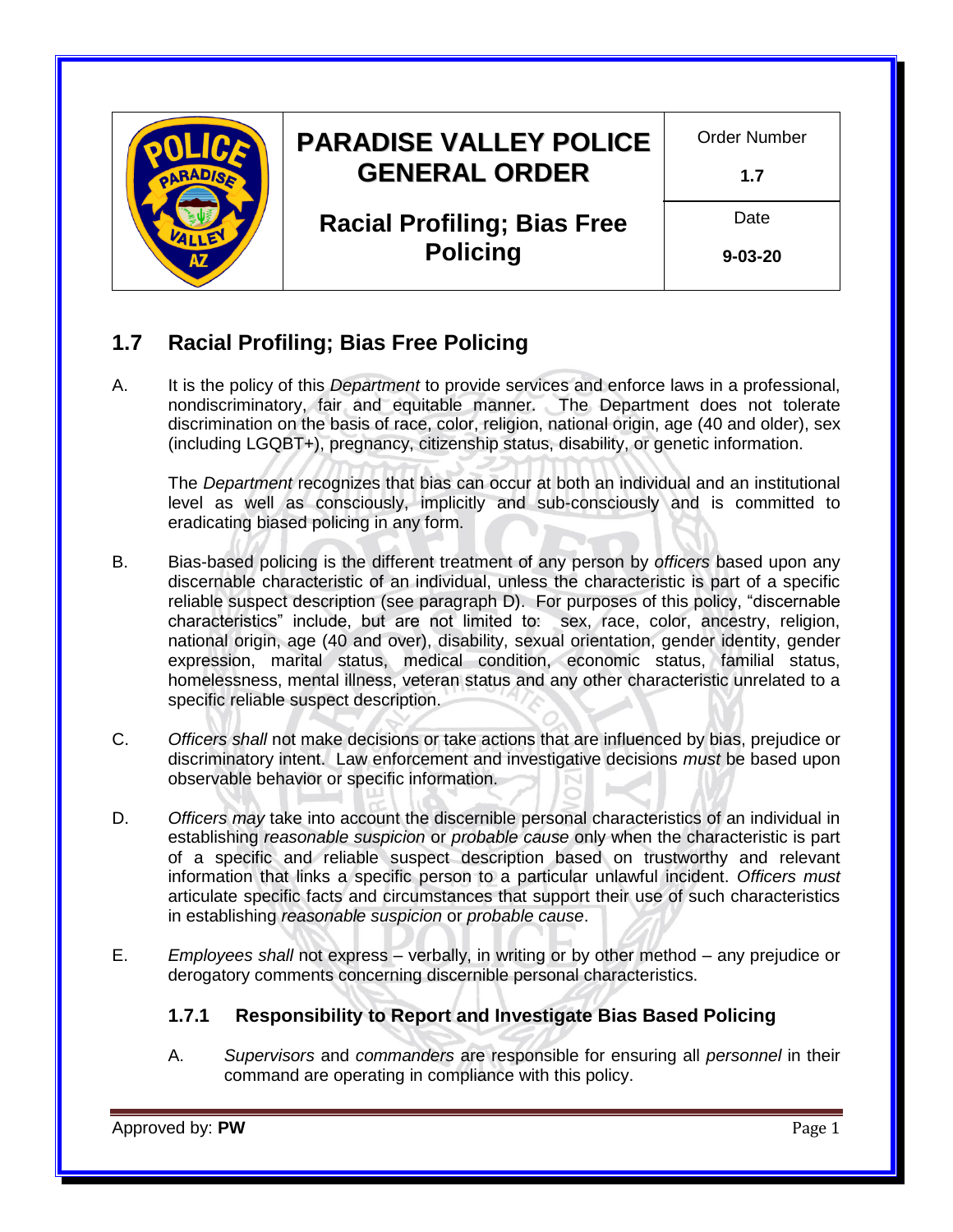|  | <b>PARADISE VALLEY POLICE</b><br><b>GENERAL ORDER</b> | Order Number<br>1.7   |
|--|-------------------------------------------------------|-----------------------|
|  | <b>Racial Profiling; Bias Free</b><br><b>Policing</b> | Date<br>$9 - 03 - 20$ |

- B. *Employees* who have observed or are aware of others who have engaged in bias-based policing *shall* report such incidents to a *supervisor*, providing all information known to them, before the end of the *shift* during which they make the observation or become aware of the incident.
- C. If a person alleges bias‐based policing, the *employee shall* call a *supervisor* to the scene to review the circumstances and determine an appropriate course of action. For purposes of this policy, an allegation of bias-based policing occurs whenever, from the perspective of a reasonable *officer*, a subject complains that he or she has received different treatment from an *officer* because of any of the discernible personal characteristics listed above. If the person declines to speak with a *supervisor* or wishes to leave before the *supervisor* arrives, the *employee will* offer the person the *supervisor*'s contact information and information on how to file a complaint with the police department. *Officers may* not detain or extend the detention of a person solely to await the arrival of a *supervisor*.
- D. Where there has been an allegation of bias-based policing, whether from another *employee* or a community member, the investigating *supervisor will* document the circumstances of the allegation and the steps that were taken to resolve it. At minimum, if the person involved *will* provide it, the documentation *shall* include the person's name, address, phone number, email address and contact information of witnesses. All documentation *shall* be forwarded to the *officer*'s bureau *commander* for review and assignment.
- E. All complaints of bias-based policing shall be handled in accordance with G.O. #52.1 "Investigation of Complaints of Employee Misconduct" and with G.O. #26.5 "Discipline" as appropriate.

# **1.7.2 Review of** *Department* **Practices**

- A. The *Department* is committed to eliminating policies and practices that have an unwarranted disparate impact on protected classes. It is possible that the longterm impacts of historical inequality and institutional bias could result in disproportionate enforcement, even in the absence of intentional bias. The *Department*'s policy is to identify ways to protect public safety and public order without engaging in unwarranted or unnecessary disproportionate enforcement.
- B. The Patrol Commander, with the assistance and input of *supervisors*, *shall* review available data from law enforcement practices – including *stops*, citations

Approved by: **PW** Page 2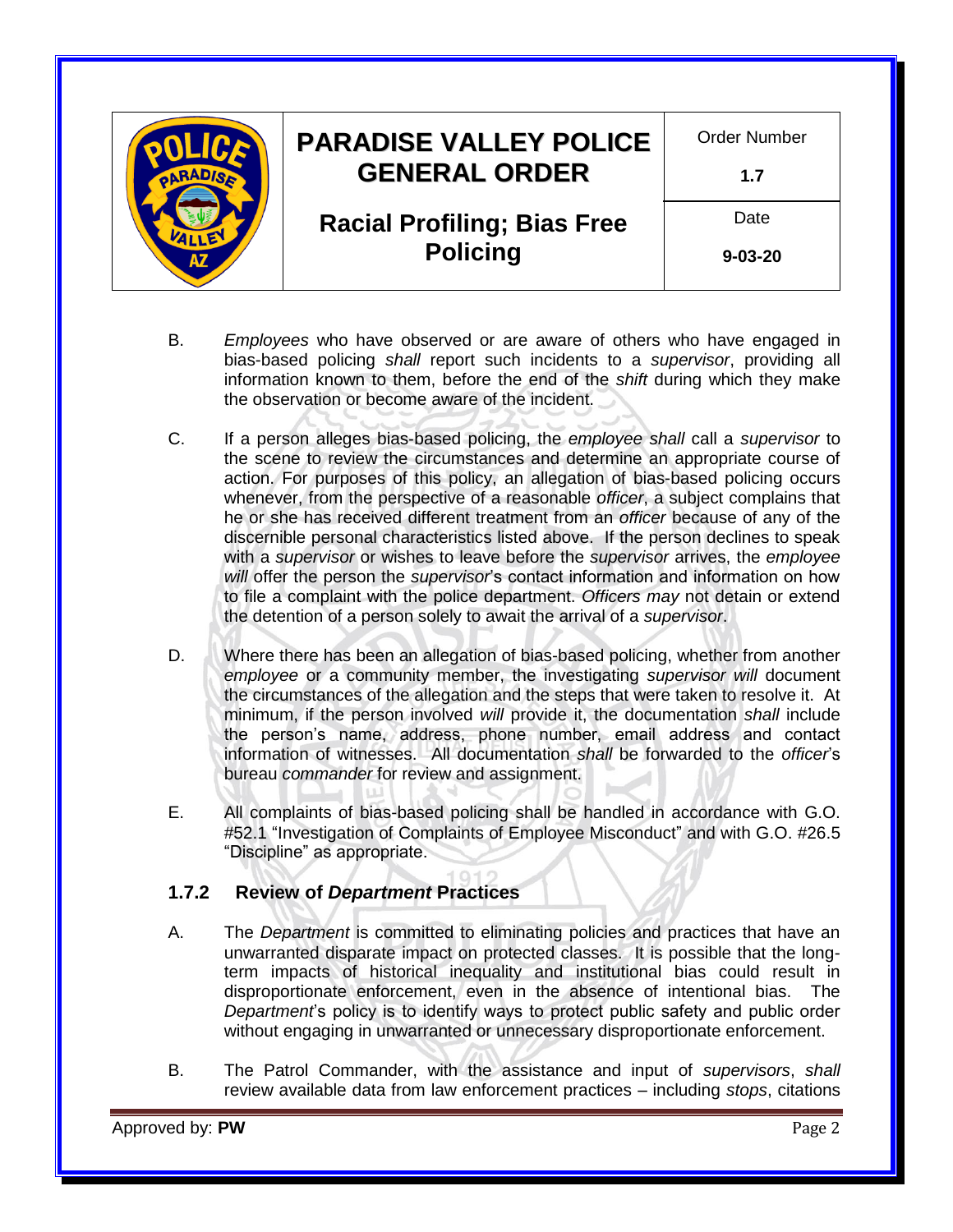

and *arrests* – to identify any practices that *may* have disparate impact. Alternative enforcement practices will be implemented when identified and available.

#### **1.7.3 Interactions with Transgender and Gender Non-conforming Persons**

The purpose of this policy is to provide guidelines for the appropriate treatment of transgender individuals who department personnel come into contact with and/or require the service of this Department. Members of this Department are to treat all persons with respect, dignity and professionalism. Members shall not engage in activity that serves to unduly embarrass, humiliate or otherwise shame any individuals, including transgendered individuals, with whom we come into contact.

#### **1.7.3.1 Definitions**

The definitions provided here are not intended to label individuals, but rather to assist in understanding and applying this policy.

- **LGQBT+:** A common abbreviation that stands for Lesbian, Gay, Bisexual, and Transgender. It should be noted that lesbian, gay and bisexual are all identifications defined by a person's sexual orientation, while transgender identification has to do with a person's gender identity. Sexual orientation and gender identity are two independent and separate characteristics.
- **Sexual Orientation:** A person's physical and emotional attraction to people of the same and/or other gender. Straight, gay, lesbian, and bisexual are some ways to describe sexual orientation. It is important to note that sexual orientation is distinct from gender identity and expression. Transgender people may identify as straight, gay, lesbian, or bisexual, just like non-transgender people.
- **Gender Identity:** A person's gender-related identity, appearance or behavior, whether or not that gender-related identity, appearance or behavior is different from that traditionally associated with the person's physiology or assigned gender at birth. It is an internal sense of one's own gender, which may not necessarily match traditional definitions of male or female.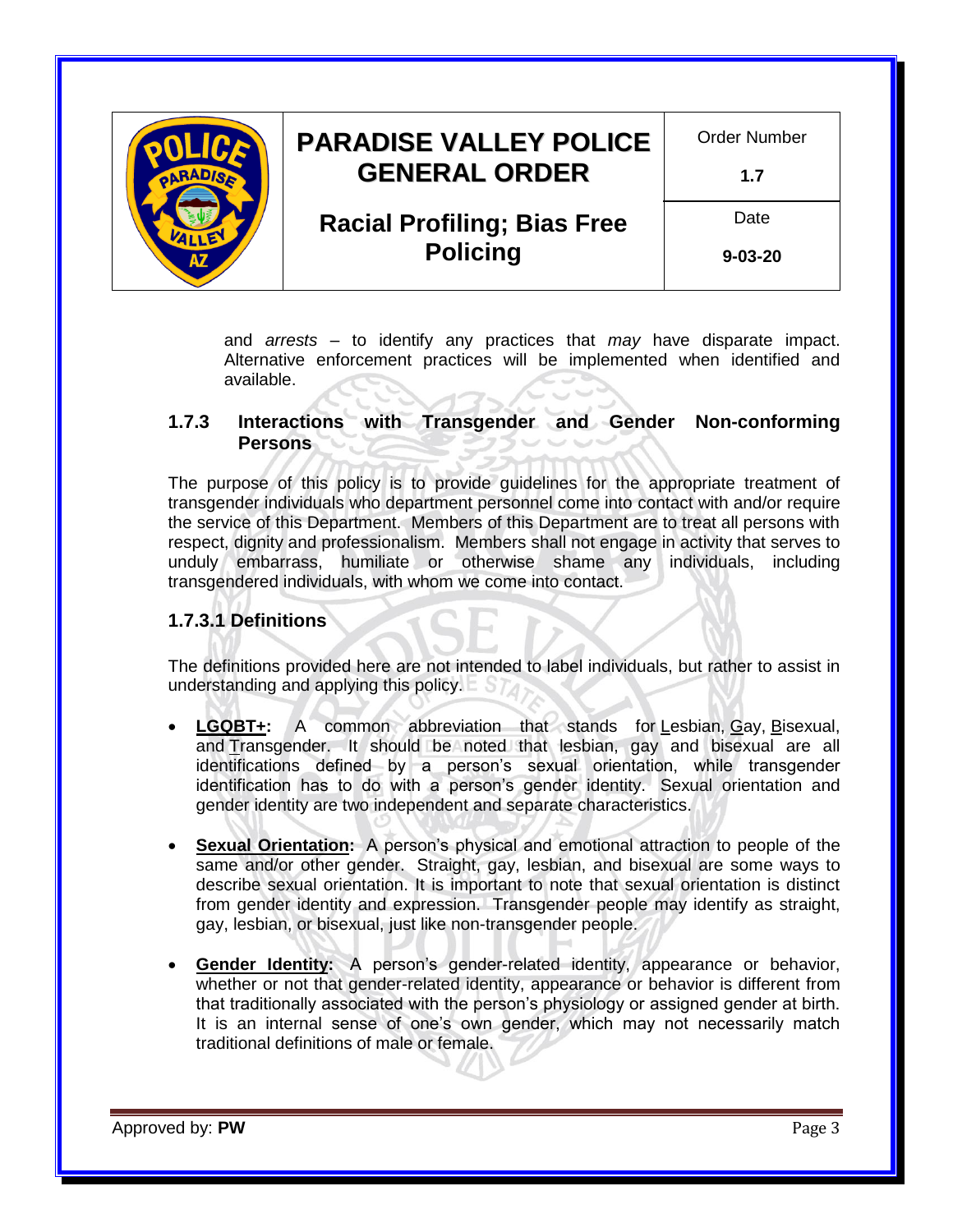| <b>PARADISE VALLEY POLICE</b>      | <b>Order Number</b> |
|------------------------------------|---------------------|
| <b>GENERAL ORDER</b>               | 1.7                 |
| <b>Racial Profiling; Bias Free</b> | Date                |
| <b>Policing</b>                    | $9 - 03 - 20$       |
|                                    |                     |

- **Gender Expression:** An individual's external social characteristics and behaviors related to gender (such as name, preferred pronouns, appearance, dress, mannerisms, speech, and social interactions), which may be perceived as masculine, feminine or androgynous.
- **Transgender:** Individuals with a gender identity that is different from the sex assigned to them at birth. Someone who was assigned the male sex at birth, but who identifies as female, is a transgender woman. Likewise, a person assigned the female sex at birth, but who identifies as male, is a transgender man. Some individuals who would fit this definition of transgender do not identify themselves as such, and identify simply as men and women, consistent with their gender identity. The guidance discussed in this policy applies whether or not a particular individual self-identifies as transgender.
- **Gender Non-Conforming:** Individuals who display gender traits which are not generally associated with the sex assigned to them at birth. Gender non-conforming individuals may or may not identify as male, female, or transgender. Also known as gender-variant, gender fluid or androgynous.
- **Transition:** The process of changing one's body from the sex that was assigned at birth to match one's gender identity. Avoid the phrases "sex change," "pre-op," and "post-op" when referring to a transition.
- **Intersex:** The general term used for a variety of conditions in which a person is born with a reproductive or sexual anatomy that doesn't seem to fit the typical definitions of female or male.

The terms homosexual, transsexual, transvestite, and sexual preference are outdated or defamatory terms which are seen as offensive by many people. These terms should not be used when speaking to or about the LGQBT+ community.

#### **1.7.3.2 Forms of address**

Department employees are to interact with transgender and gender non-conforming people in a manner that is professional, respectful, and courteous.

Employees shall follow these policies when either of these two conditions are met: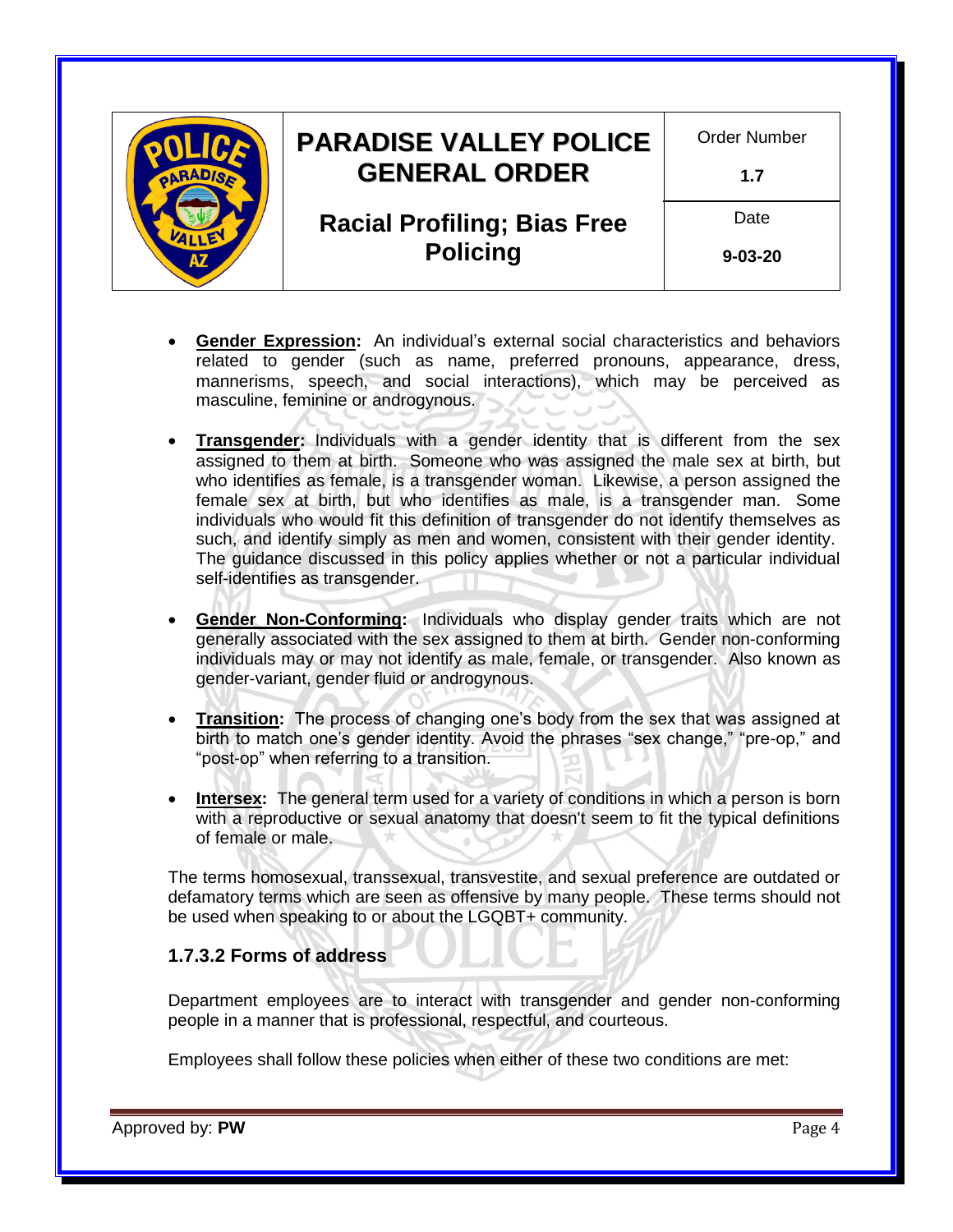

- A person informs an employee that he/she is transgender or gender nonconforming.
- An employee has good reason to believe the individual is a transgender person or gender non-conforming. Good reason may be based on gender expression and presentation, reasonable observations, prior interactions, and/or background checks.

Every individual has the right, upon request, to be addressed by the person's adopted name, whether or not that name has received legal recognition. In addressing or discussing a transgender person, officers will use the pronouns appropriate to the person's gender identity. If the officer is uncertain about which pronouns are appropriate, the officer will respectfully ask the individual their preferred pronoun and use the pronoun that corresponds to their gender identity (for instance, "What name and pronouns would you prefer I use when I address you?").

Whether or not the name on a person's driver license or identification card coincides with the person's gender identity, employees shall address and refer to the person by the name and gender that person has used to identify him or herself.

Additionally, if the name on a person's driver's license or identification card does not correspond with the individual's gender expression, the person shall be asked his or her legal name in a private conversation, absent extenuating circumstances. If the contact is made in a group environment, the person shall be asked to step outside the group in order to obtain the legal name and avoid embarrassing the individual. Officers who need to obtain the legal name of a detained individual or suspect shall ask, "What is your legal name or birth name?" rather than asking, "What is your 'real' name?"

The intentional or persistent refusal to respect an individual's gender identity (for example, intentionally referring to the person by a name or pronoun that does not correspond to their gender identity) constitutes harassment and violates this policy.

Employees are cautioned not to treat a person's transgender status or appearance as a basis for suspicion or as evidence of prostitution or any other crime. Transgender individuals are not more likely to be involved in illegal activities than non-transgender individuals.

Approved by: **PW** Page 5